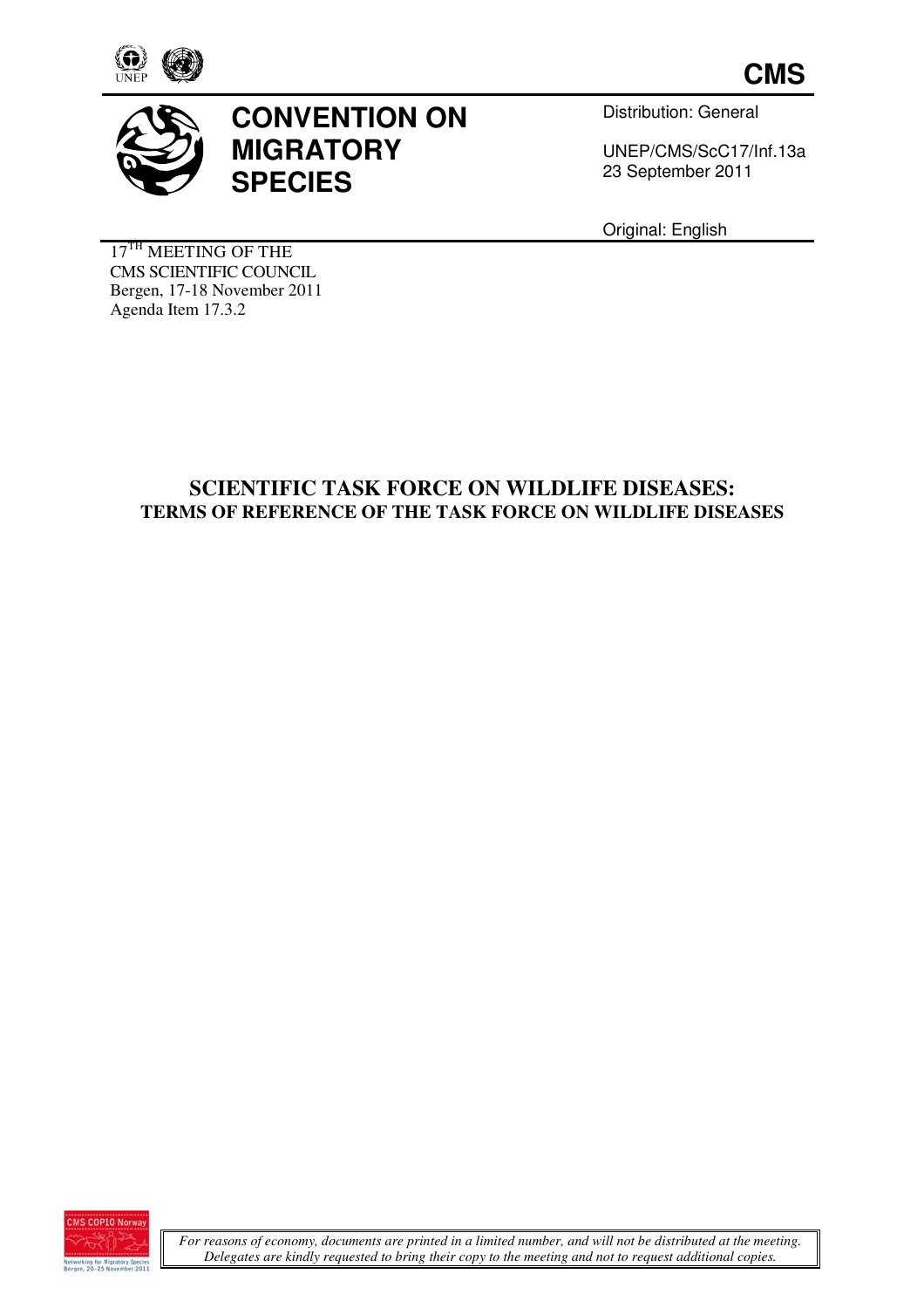



#### **Background:**

One of the greatest challenges of the 21st century is conducting sustainable natural resource management despite encroachment, expansion, and intensification of agricultural practices to management despite encroachment, expansion, and intensification of agricultural practices to<br>meet the demands of food security for an exploding population. To date, a balanced approach meet the demands of food security for an exploding population. To date, a balanced approach<br>has not been obtained; resulting in unhealthy ecological and agricultural systems worldwide. The health of wildlife, livestock, people, and the environment is negatively impacted by these practices as illustrated in examples outlined below below.

The emergence of highly pathogenic avian influenza H5N1 resulted in the death of hundreds of The emergence of highly pathogenic avian influenza H5N1 resulted in the death of hundreds of<br>people, caused millions of dollars worth of damage to trade and local livelihoods, and severely impacted the remaining population of the threatened Bar-Headed Goose. The H1N1 pandemic of 2009 was caused by a virus containing RNA segments from people, pigs and birds. These diseases among others pose a threat to both animals and humans, spread rapidly, affect global economies, and require coordinated and collaborative international response. Changing ecological, agricultural, and climatic conditions have the potential to increase health risks to wildlife, livestock and people by resulting in changing pathogen virulence, pathogens jumping into new species, or by facilitating the spread and shift in distribution of a number of pathogens. oordinated and collaborative international response. Changing<br>climatic conditions have the potential to increase health risks to<br>by resulting in changing pathogen virulence, pathogens jumping<br>cilitating the spread and shif nimals and humans, spread rapidly, affect global<br>collaborative international response. Changing<br>s have the potential to increase health risks to<br>hanging pathogen virulence, pathogens jumping<br>ead and shift in distribution o

In 2010 and 2011 the critically endangered Saiga antelope suffered mass mortalities reportedly due to an infectious disease. Outbreaks of Chytridiomycosis have decimated populations of amphibians worldwide and continue to occur. In addition to concerns about diseases impacting wildlife, food security issues are forcing people to utilize natural resources as a source of food through bush meat hunting, wildlife farming, and expand livestock production into protected areas. As food security deteriorates in some countries, illegal wildlife trade markets are areas. As food security deteriorates in some countries, illegal wildlife trade markets are<br>growing in others due to high demand from the wealthy. In order to tackle these problems, biologists, public health professionals, and natural resource managers must work together to come up with novel solutions. burces as a source of food<br>production into protected<br>vildlife trade markets are<br>to tackle these problems,<br>prs must work together to<br>Influenza, COP Resolution

Building on the experiences of the successful Task Force on Avian Influenza, COP Resolution 9.8 (Rome, 2008) calls of United Nations Environment Programme Programme- Convention on the Conservation of Migratory Species of Wild Animals (UNEP-CMS) and the United Nations Food and Agriculture Organization (FAO) - Animal Health Service to co-convene the Scientific Task Force on Wildlife Diseases, in the future to be known as the Scientific Task Force on Wildlife , and Ecosystem Health, with the aim of identifying diseases that have an impact on both domestic and migratory wildlife, and that are of greatest concern with regard to food security, sustainable livelihoods, and conservation. Through the launching workshop in Beijing, PRC in June 2011, working areas other than disease-specific concerns were identified as high priorities for technical work and publications including; migration ecology, bush meat, wildlife farming, and disease transmission at the human-wildlife-livestock-ecosystem interface. himals (UNEP-CMS) and the United Nations Food<br>Health Service to co-convene the Scientific Task<br>ne known as the Scientific Task Force on Wildlife<br>ntifying diseases that have an impact on both<br>of greatest concern with regard

Food and Agriculture Organization of the United Nations Viale delle Terme di Caracalla ▪ 00153 Rome, Italy ▪Tel: (+39)0657051 ▪ Fax: (+39)0657053152 ▪ www.fao.org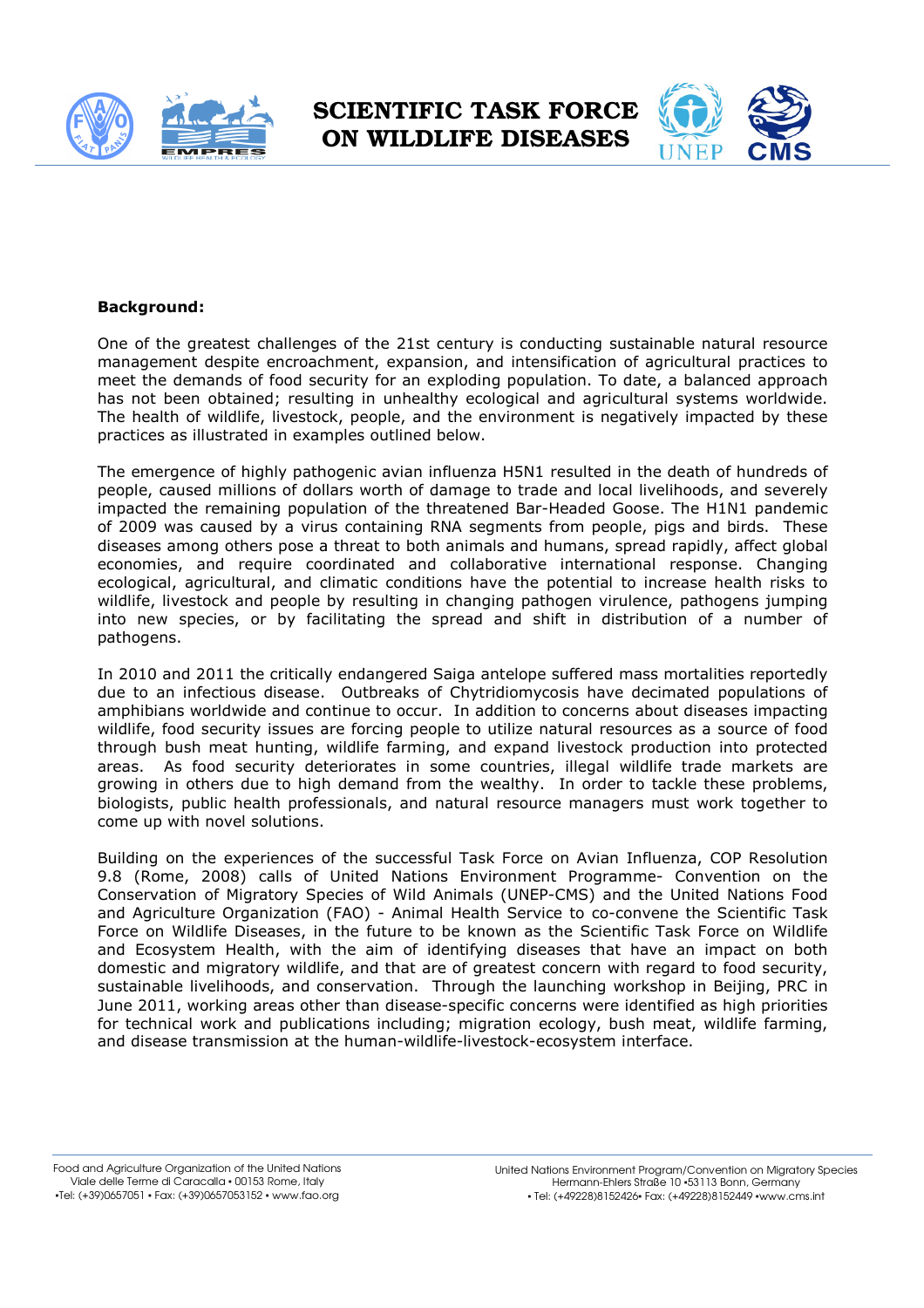



### **1. Vision**

Support an integrated approach to managing the health of ecosystems, wildlife, l livestock and people within the "One Health" framework.

## **2. Purpose**

people within the "One Health" framework.<br>**2. Purpose**<br>To facilitate coordination, information-sharing, communication and understanding between To facilitate coordination, information-sharing, communication and understanding between<br>relevant organizations, networks, administrations, and professional disciplines. The scope of work will include prioritized diseases at the human-wildlife-livestock-ecosystem interface in addition to biodiversity and ecosystem health concerns within the context of multilateral addition to biodiversity and ecosystem health concerns within the context of multilateral<br>environmental agreements (MEAs) to better enable the integration of relevant work and decision-making by governments, agencies and other stakeholders. The Task Force will work to ensure that disease dynamics are considered in the broader context of sustainable natural resource management, agricultural production and food security, socio-economic development, environmental protection and conservation of migratory species, their habitats and migration routes. ironmental protection and conservation of migratory species, their habitats and migration<br>tes.<br>**Objectives**<br>A. Support CMS, FAO, and major conservation MEAs (Convention on Biological Diversity is and other stakeholders. The Task Force will work<br>dered in the broader context of sustainable natural<br>ion and food security, socio-economic development,<br>of migratory species, their habitats and migration<br>servation MEAs (

### **3. Objectives**

- (CBD), Convention on International Trade in Endangered Species of Wild Fauna and Flora (CITES), Convention on Wetlands (RAMSAR), etc.) and CMS related instruments (AEWA, EUROBATS), flyway arrangements ( (EAAFP, etc.) to integrate livestock human-ecosystem health interface issues into their activities, approaches and resolutions. human-ecosystem health interface issues into their activities, approaches and<br>resolutions.<br>B. Encourage One Health multi-sectoral and transdisciplinary approaches including science-
- based information sharing among:
	- Relevant government sectors, e.g. ministries of forestry, environment, agriculture, public health, tourism, finance, information, etc.;
	- Protected area authorities and stakeholders, e.g. trans-frontier conservation areas, natural resource managers, park rangers, etc.; - Protected area authorities and stakeholders, e.g. trans-frontier conservation areas,<br>natural resource managers, park rangers, etc.;<br>- Relevant UN agencies, e.g. UNEP, FAO, WHO; UNESCO, UNICEF, UN High
	- Commission for Refugees, etc.;
	- International technical bodies and NGO's, e.g. AU IBAR, IUCN, OIE, Wetlands International, Conservation International, World Wildlife Fund, Wildlife Conservation International, Conservation Inteı<br>Society, Ecohealth Alliance, etc; International, Conservation International, World Wildlife Fund, Wildlife Conservation<br>Society, Ecohealth Alliance, etc;<br>Multinational economic development partnerships, e.g. EU, ASEAN, SAARC,
	- ECOWAS, etc.;
	- One Health Consortia, Industry and farmers.
- C. Provide a mechanism for UNEP-CMS members, CMS Scientific Council, FAO ECTAD, Provide a mechanism for UNEP-CMS members, CMS Scientific Council, FAO ECTAD,<br>regional representation and national staff or colleagues to report unofficial wildlife morbidity and mortality events that supports the FAO EMPRES I I disease intelligence system, as well as practically and constructively responding to information of epidemiological significance and conservation.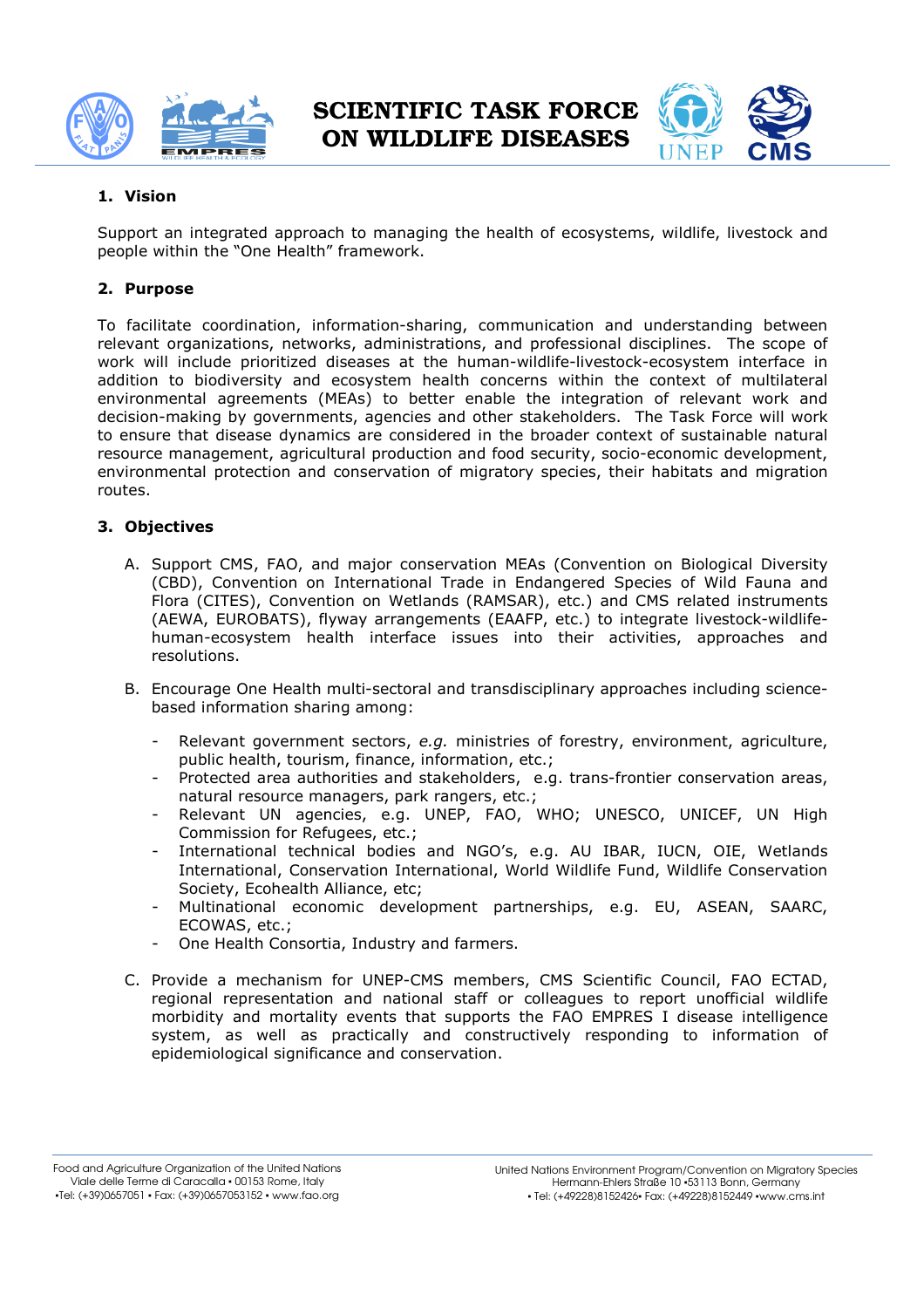

SCIENTIFIC TASK FORCE ON WILDLI WILDLIFE DISEASES



- D. Promote and enact programme development, initiatives and projects that facilitate multidisciplinary One Health capacity development at academic, institutional, organisational, and community levels such that the local, national and regional capacity expands and can provide better informed inputs when jointly working on issues issues.
- E. Raise awareness and share science-based information on cross-cutting One Health, conservation and ecosystem-wildlife-animal disease issues at the human-wildlifelivestock-environment interface.

#### **4. Membership & Structure**

livestock-environment interface.<br>**embership & Structure**<br>Philosophy: The Scientific Task Force on Wildlife Diseases encourages connectivity and linkages to any organization interested in being associated with or linked into information linkages to any organization interested in being associated with or linked into information<br>exchange supporting the purpose of the Task Force. While there will be a smaller group of core affiliates, other membership categories have been established to allow for maximum participation. core affiliates, other membership categories have been established to allow for maximum<br>participation.<br>**Co-conveners:** the co-conveners (FAO and CMS) will broadly oversee activities, facilitate

coordination, and identify funding opportunities, as appropriate.

**Task Force Members:** a group of relevant science-based organizations, associations, or individuals representing applicable disciplines with particular interest in collaboration at the interface of human, wildlife, livestock, and ecosystem health.

#### • **Core affiliates: 6 ore 6-10 affiliates**

Each core affiliate affiliate will participate in quarterly teleconferences, attend meetings, participate in web-based communication (wiki, list server, etc.), and act as a participate in web-based communication (wiki, list server, etc.), and act as a<br>communication & information sharing conduits. Core members will determine the priority areas and activities in addition to developing and maintaining the work plan for the Task Force. This group can include one NGO, but will work plan for the Task Force. This group can include one NGO, but will<br>generally consist of international organizations and representation from multilateral environmental agreements. Core Affiliates will have the right to vote on lateral environmental agreements. Core Affiliates will have the right to vote on<br>issues that require clearance by the Task Force (i.e. work areas, topics, outputs). Links between the Task Force and Core Affiliate websites will be established. outputs). Links between the Task Force and Core Affiliate websites will be<br>established.<br>**Observers: 2-3 affiliates**<br>Each observer will be invited to participate in teleconferences and attend

#### • **Observers: 2- -3 affiliates**

meetings but they will not have voting or decision-making rights.

#### • **Partners: unlimited**

Each partner will provide suggestions and inputs, identify needs, and serve as a conduit for information sharing from their respective expertise, geographic area, conduit for information sharing from their respective expertise, geographic area,<br>institution, readership, etc. to the Task Force, and they will also receive outputs, information and products developed by the Task Force. Force and Partner websites are encouraged. suggestions and inputs, identify needs, and serve as a<br>aring from their respective expertise, geographic area,<br>c. to the Task Force, and they will also receive outputs,<br>i developed by the Task Force. Links between Task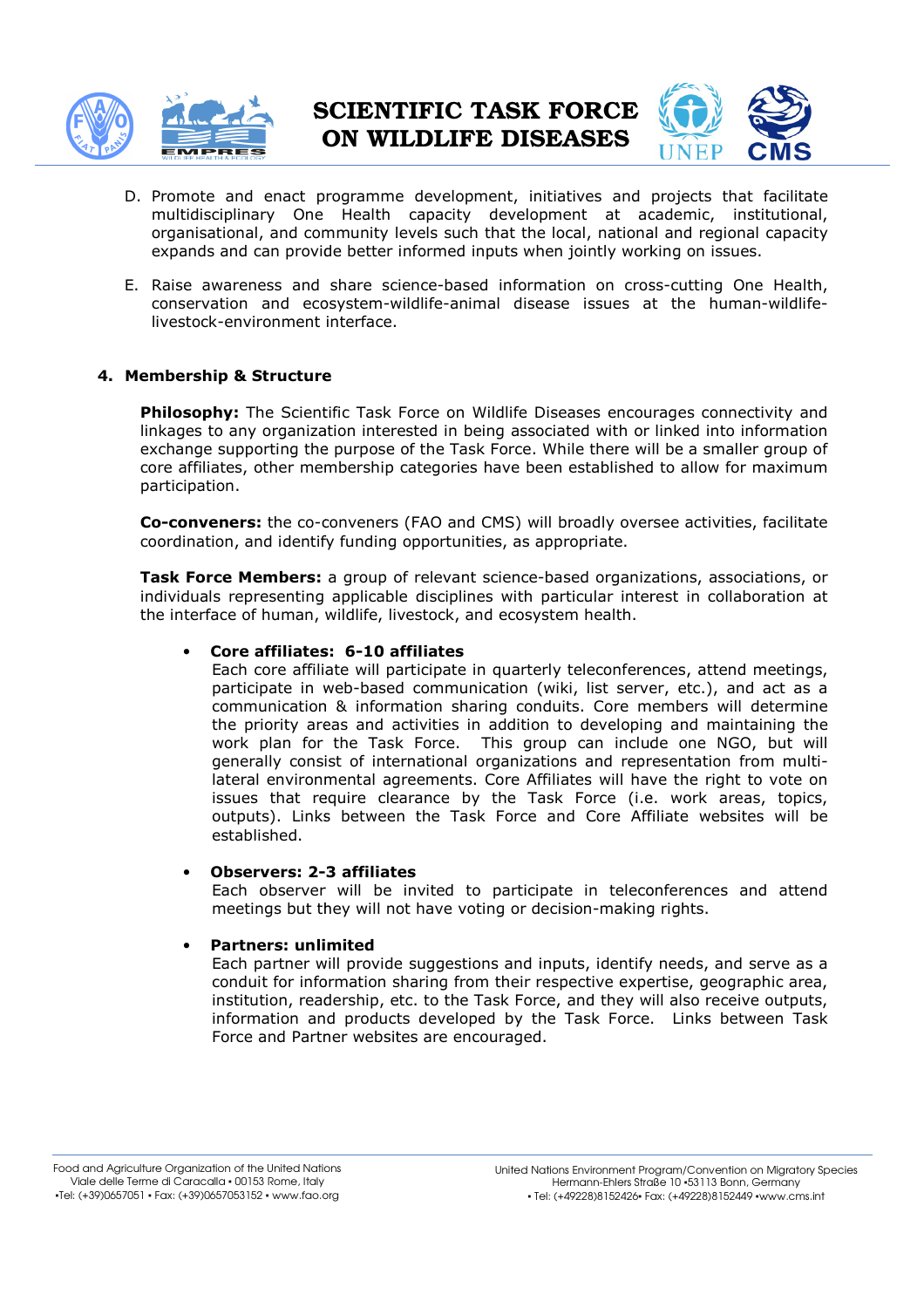



#### • **National Associates: unlimited**

Countries are welcome to identify representatives from ministries, departments, or other national structures, to serve as a conduit between the national counterpart. Multiple country organizations/representatives are welcome and the arrangement is non-binding. Inputs, suggestions, and ideas are welcome from any national associate, and outputs, information and products are welcome from any national associate, and outputs, information and products<br>of the Task Force will be shared. Links between the country organization and the Task Force website are encouraged. ountries are welcome to identify representatives from ministries, departments,<br>r other national structures, to serve as a conduit between the Task Force and<br>ne national counterpart. Multiple country organizations/represent

#### • **Student Associates Associates: unlimited**

Students and student organizations from all disciplines are welcome to identify representatives to serve as a conduit between the Task Force and the student organizations. Inputs, suggestions, and ideas are welcome from student organizations, and outputs, information and products will be shared with the Association website are encouraged.

organizations, and outputs, information and products will be shared with the<br>student organizations. Links between the Task Force website and the Student<br>Association website are encouraged.<br>**Groups:** Working groups will be **Working Groups:** Working groups will be established on an as-needed basis, usually in response to important technical areas determined by the core affiliates on globally relevant current or real-time needs. mandates or activities, while others will be established as long-term groups whose responsibilities will be to provide inputs to the Core Affiliates on issues that need to be<br>addressed either from a regional, taxonomic or technical perspective. addressed either from a regional Some working groups will have short-term taxonomic or technical

- **Technical Areas**: These are the areas within the work plan in which the Task Force has current projects.
	- o **Wild Birds and Avian Influenza:**  This is an incorporation of the highly successful Task Force on Avian Influenza. The work of this group will continue within the new TF framework. Updates will come out periodically about the status of AI as it relates to wild birds as well as press releases and clarifications as deemed necessary.
	- o **Identification of d diseases of high priority:** This work area is meant to identify diseases of concern to the Task Force Core Affiliates. Once identified, summaries of available data will be made available through the website and useful fact sheets will be created as gaps are identified. The specific areas of focus include diseases with importance to wild website and useful fact sheets will be created as gaps are identified. The<br>specific areas of focus include diseases with importance to wildlife<br>population health, zoonotic disease threats, and disease of concern to livestock production. **ifluenza:** This is an incorporation of the highly<br>Avian Influenza. The work of this group will<br>Framework. Updates will come out periodically<br>it relates to wild birds as well as press releases<br>d necessary.<br>**s of high prior**
	- o **Bridging the gap between natural resource professionals and public natural health professionals:**  Characterizing the economic and social worth of wildlife and ecosystems. ○ **Bridging the gap between natural resource professionals and public health professionals:** Characterizing the economic and social worth of wildlife and ecosystems.<br>○ **Wildlife Morbidity and Mortality Event Monitoring:**
	- meant to serve as a method for members of the task force to encourage better reporting through official channels as well as the use of unofficial "rumour-tracking" reporting tools as deemed appropriate by Task Force members to improve international understanding of disease ecology in wildlife.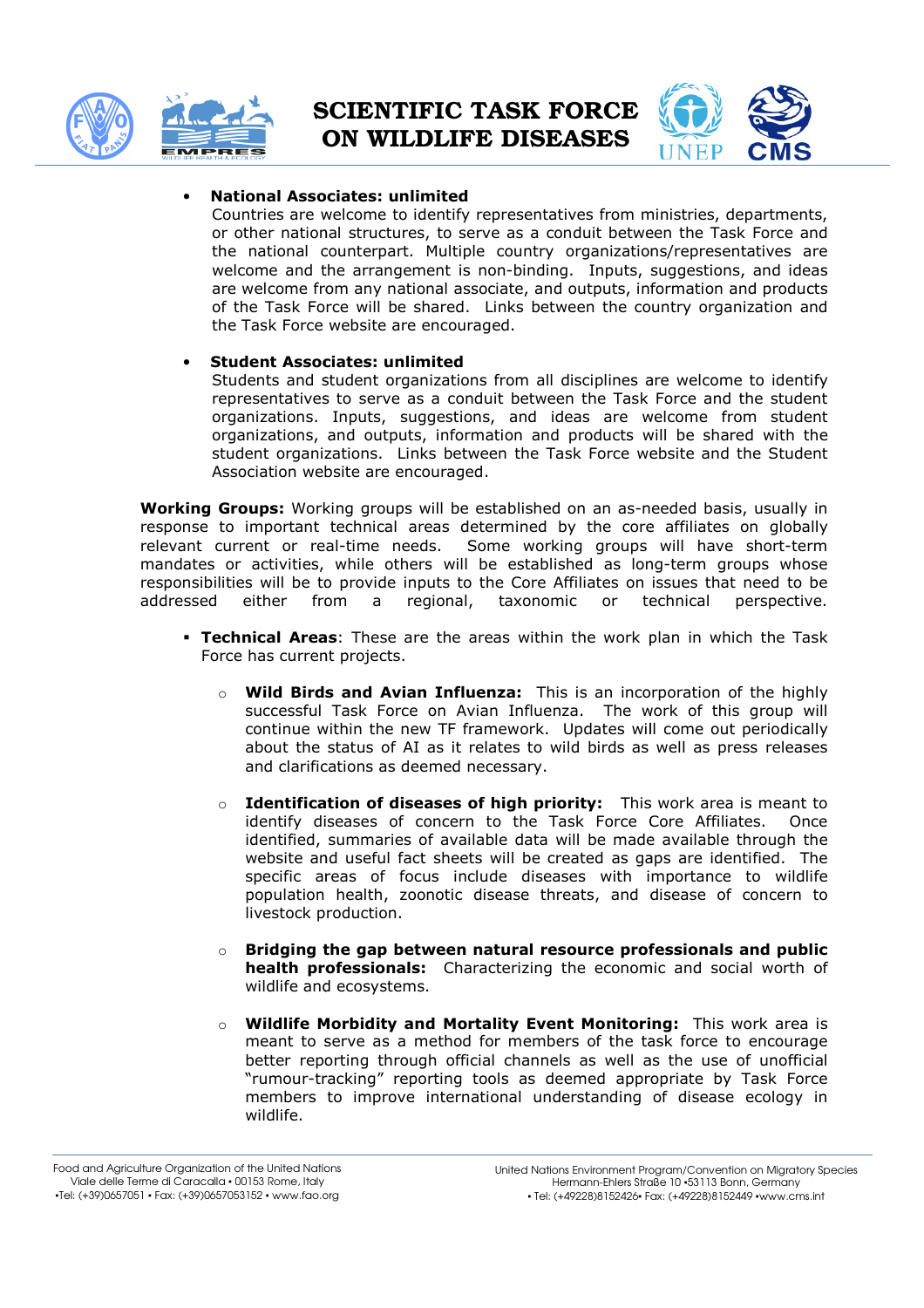



- o **Human-Wildlife Wildlife-Livestock-Ecosystem Interface:**  products to address the various challenges associated with an expanding population and increased connectivity between groups focusing on the below areas. **Interface:** Create useful Specifically
	- **Trans-Frontier Conservation Areas**
	- Wild Meat Harvest
	- Captive/Farmed Wildlife
- o **Migration Ecology Ecology:** Specifically looking at the impact of migration ecology on disease dynamics, ecosystem health, and wildlife population changes.
- Other groups can be created as needed to respond to current events that can include Task Leads, Regional Representatives, Taxon Representatives, etc. **logy:** Specifically looking at the impact of migration ecology amics, ecosystem health, and wildlife population changes.<br>
created as needed to respond to current events that can<br>
egional Representatives, Taxon Representat

Note: One individual could be a member of more than one working area. The working group structure mainly serves to ensure that all main regions, taxa and thematic areas are represented.



**Figure 1:** Membership organization of the Scientific Task Force on Wildlife Diseases as of 21 September 2011

Food and Agriculture Organization of the United Nations Viale delle Terme di Caracalla ▪ 00153 Rome, Italy ▪Tel: (+39)0657051 ▪ Fax: (+39)0657053152 ▪ www.fao.org

United Nations Environment Program/Convention on Migratory Species ons Environment Program/Convention on Migrata<br>Hermann-Ehlers Straße 10 •53113 Bonn, Germany ▪ Tel: (+49228)8152426▪ Fax: (+49228)8152449 ▪www.cms.int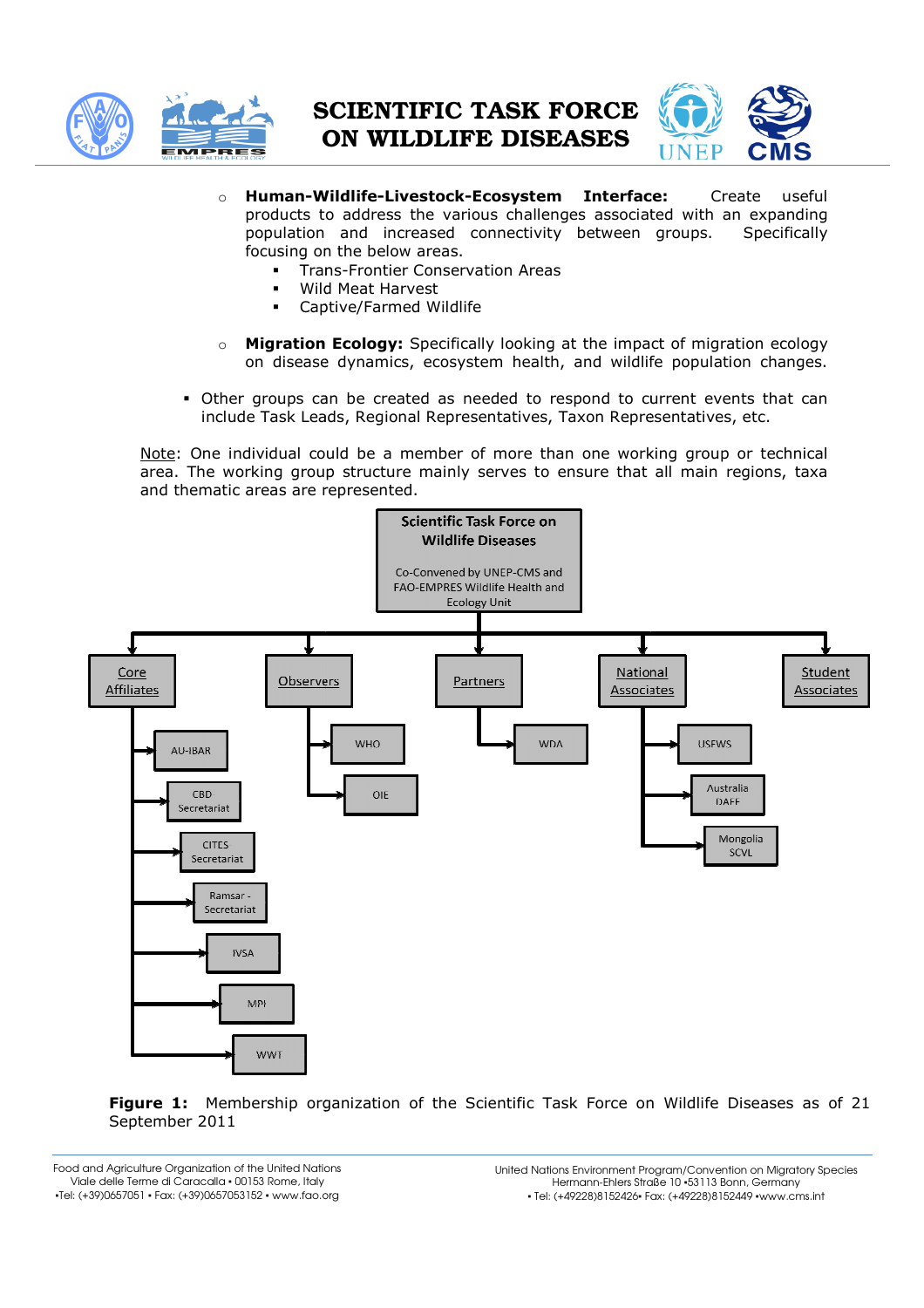